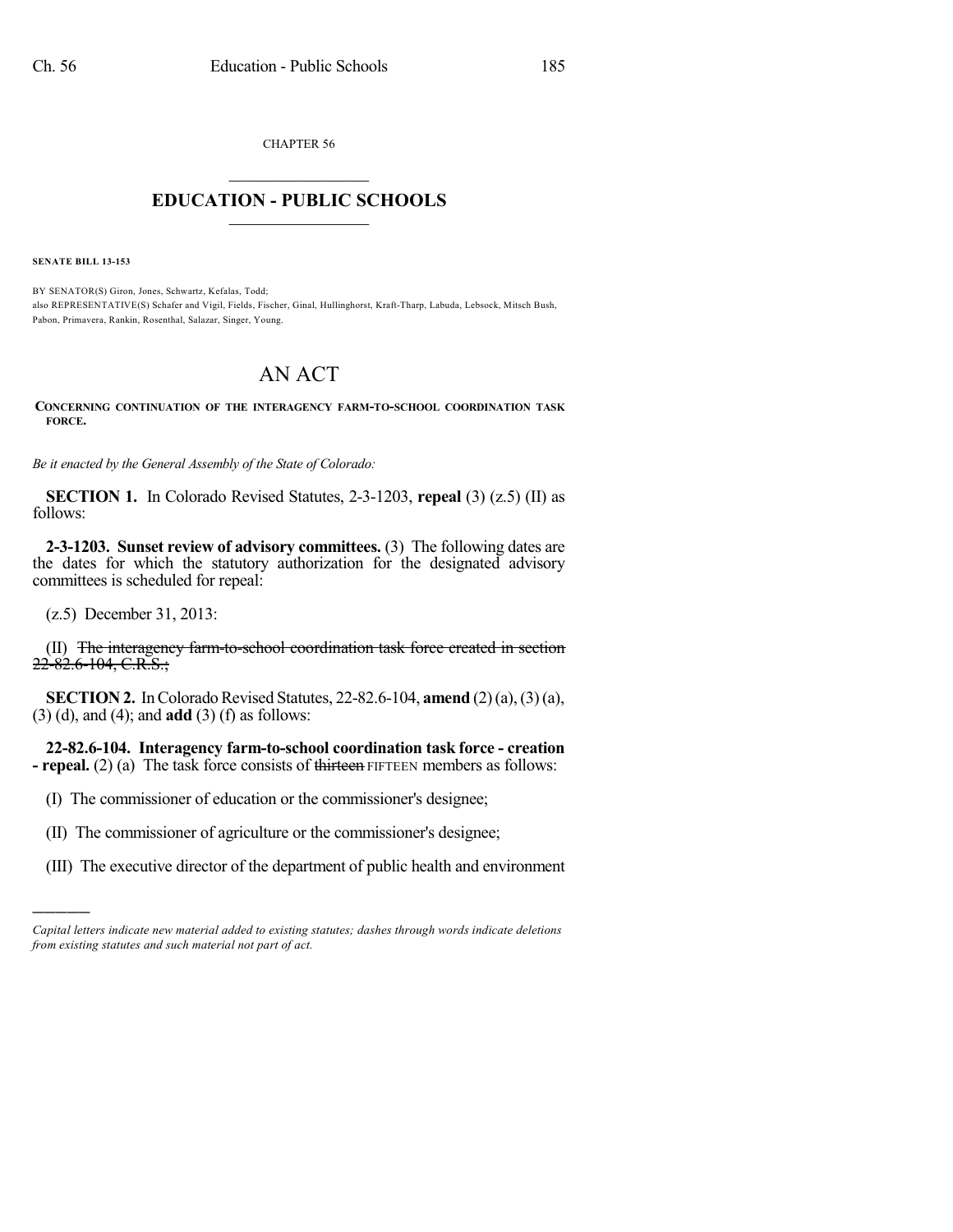or the executive director's designee;

(IV) The executive director of the Colorado commission on higher education or the executive director's designee, FROM, INCLUDING BUT NOT LIMITED TO, COLORADO UNIVERSITIES, COLLEGES, COMMUNITY COLLEGES, AND EXTENSIONS;

(V) The following five members as selected by the member serving pursuant to subparagraph (I) of this paragraph (a):

(A) Four THREE representatives of school food service directors; and

(B) A representative of parent LOCAL NONPROFIT COMMUNITY organizations engaged in farm to school or local food systems; and

(C) A PUBLIC SCHOOL TEACHER OR PRINCIPAL;

(VI) The following four FIVE members as selected by the member serving pursuant to subparagraph (II) of this paragraph (a):

(A) A representative of fruit and vegetable organizations;

(B) A representative of cattle ranching organizations;

(C) A representative of the western dairy association; and

(D) A representative of a food distribution association; AND

(E) A REPRESENTATIVE OF A FARM, ORCHARD, OR RANCH IN COLORADO THAT SELLS PRODUCE, FRUIT, OR ANIMAL PRODUCTS TO AT LEAST ONE COLORADO PUBLIC SCHOOL, SCHOOL DISTRICT, OR BOARD OF COOPERATIVE SERVICES;

(VII) A REPRESENTATIVE OF SCHOOL FOOD SERVICES MANAGEMENT FROM AN INSTITUTION OF HIGHER EDUCATION,SELECTED BY THE MEMBER SERVING PURSUANT TO SUBPARAGRAPH (IV) OF THIS PARAGRAPH (a); AND

(VIII) ANY NUMBER OF NONVOTING EX-OFFICIO MEMBERS AS DESIGNATED BY A MAJORITY VOTE OF THE TASK FORCE.

(3) The task force shall study, develop, and recommend policies and methods to best implement a farm-to-school program, including:

(a) Creating ADVISING farm-to-school program pilots or expanding food focus education program pilots;

(d) Advising school districts on methods bywhich a school district may improve facilities to allow for the purchase and use of minimally processed and fresh and locally produced foods in school meals; and

(f) EXPLORING VARIOUS STATEWIDE DATA COLLECTION SYSTEMS TO TRACK FARM-TO-SCHOOL ACTIVITIES.